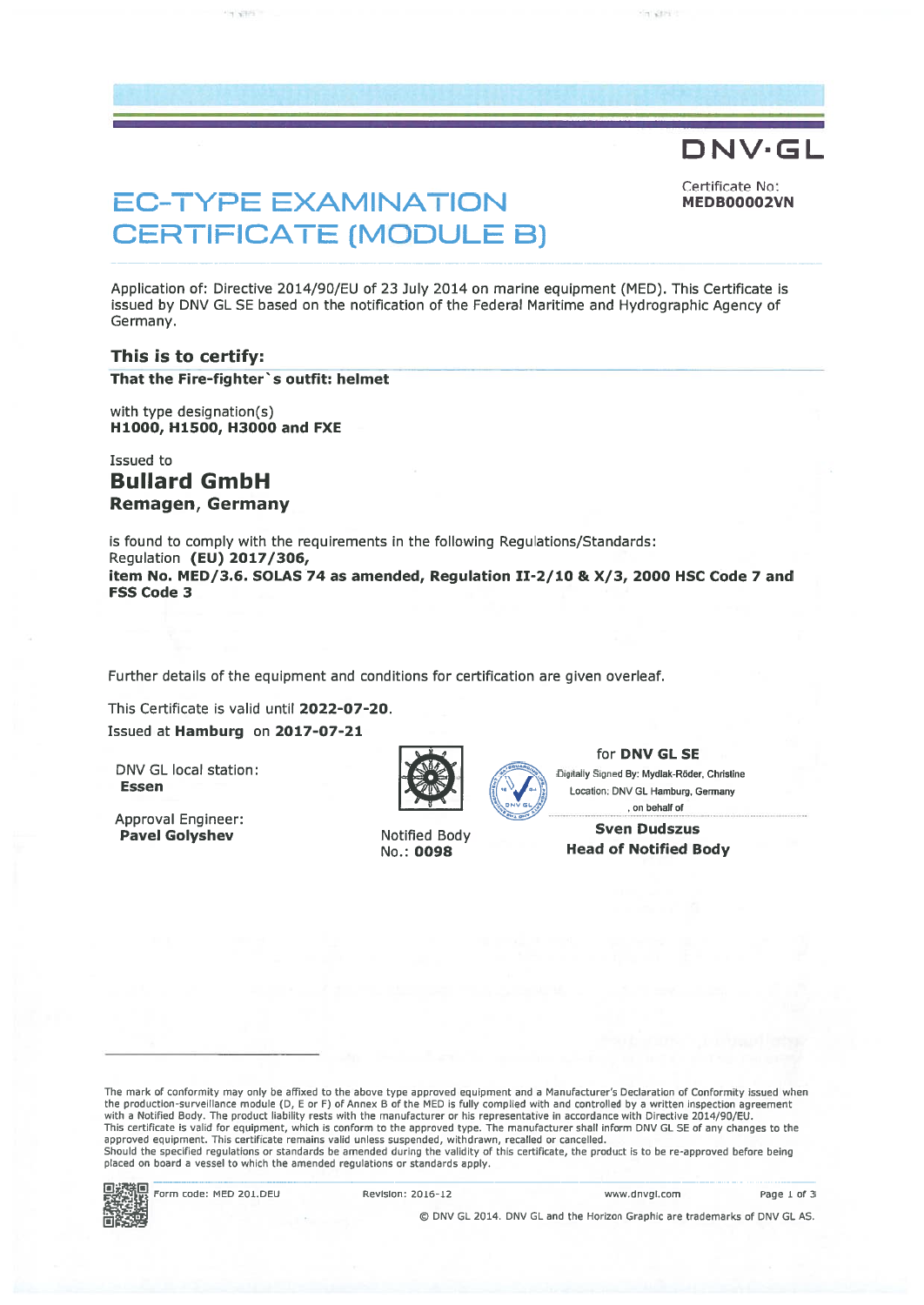Job Id: 344.1-006852-3 Certificate No: MEDB00002VN

28,4979

#### **Product description**

 $\sim 2.3\ \mathrm{km}$ 

"Helmet type H1000, H1500, H3000 and FXE" The Helmet type "H1000, H1500, H3000 and FXE" (material of the helmet shell: glass fiber teinforced composite) consists of the following combinable components:

| Component A: Helmet |               |  |  |  |
|---------------------|---------------|--|--|--|
| No.                 | <b>vne</b>    |  |  |  |
| A1                  | Helmet, H1000 |  |  |  |
| A2                  | Helmet, H1500 |  |  |  |
| A3                  | Helmet, H3000 |  |  |  |
| A4                  | Helmet, FXE   |  |  |  |
|                     |               |  |  |  |

Component B: Visors

| No.       | -<br>$\sqrt{2}$                     |
|-----------|-------------------------------------|
| د ب       | zienni                              |
| ▫         | <i><b>Visor carrier</b></i>         |
| <b>B3</b> | Mesh visor with carrier and adapter |

Component C: Neck protection

| No.            | vne                                                 |
|----------------|-----------------------------------------------------|
| C1             | Neck protection, Dutch Ear-Neck protector, 2-layers |
| C <sub>2</sub> | Neck protection, Dutch Ear-Neck protector, 4-layers |
| C3             | Neck protection, Nomex                              |
| C4             | Neck protection, leather                            |

Component D: Accessory

| No.            | 'vne                      |
|----------------|---------------------------|
| D1             | Ear protection            |
| D <sub>2</sub> | Bone microphone           |
| D <sub>3</sub> | Swan microphone           |
| D4             | Torchadapter              |
| D <sub>5</sub> | Browpad                   |
| D <sub>6</sub> | Radio adaption            |
| D7             | Helmet reflection stripes |

The helmet consists of the following components:

- A: Helmet
- B: Visor
- C: Neck protection
- D: Accessory

The helmet may be composed of any combination of the items above  $(A - D)$ . The Helmet variant "Hl000" may also be distributed unpainted, acc. to 1. Supplement dated 05.03.2013.

For further details, see test report, certificates and letters listed under Type Examination documentation below.

#### Application/ Limitation

Approved for use as par<sup>t</sup> of personal equipment of Fire-fighter's outfit.

Fach product is to be supplied with ts manual for installation and maintenance.